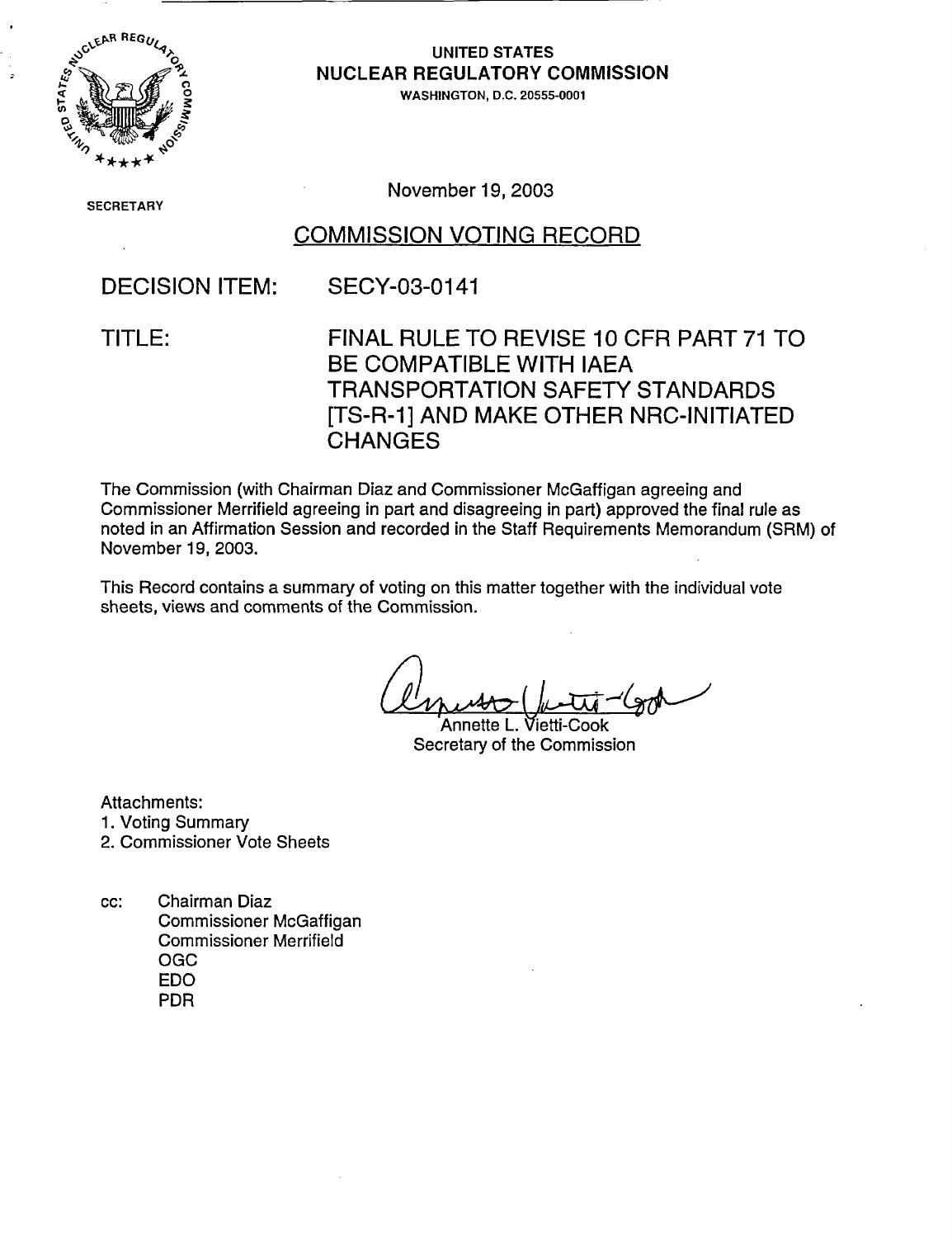## VOTING SUMMARY - SECY-03-0141

 $\ddot{a}$ 

## RECORDED VOTES

|                    |    | APRVD DISAPRVD ABSTAIN PARTICIP COMMENTS DATE | <b>NOT</b> |                               |                |
|--------------------|----|-----------------------------------------------|------------|-------------------------------|----------------|
| CHRM. DIAZ         | X. |                                               |            | $\mathsf{X}$ and $\mathsf{X}$ | 10/23/03       |
| COMR. McGAFFIGAN X |    |                                               |            |                               | $X = 10/1X/03$ |
| COMR. MERRIFIELD X |    |                                               |            | $\mathsf{X}$                  | 10/30/03       |

### COMMENT RESOLUTION

In their vote sheets, Chairman Diaz and Commissioner McGaffigan approved and Commissioner Merrifield approved in part and disapproved in part the final rule as noted in an Affirmation Session and reflected in the SRM issued on November 19, 2003.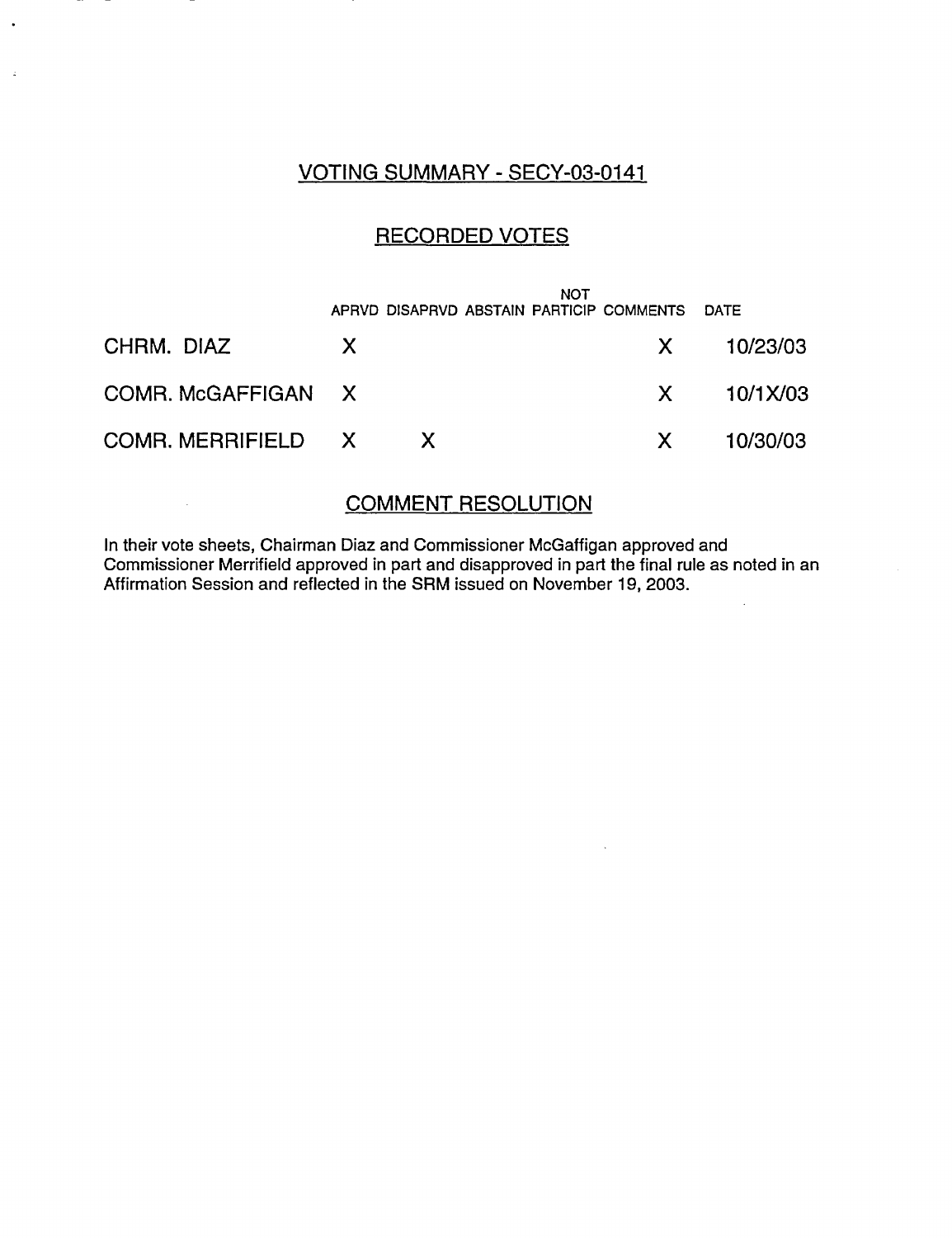# **AFFIRMATION** ITEM

### RESPONSE SHEET

- TO: Annette Vietti-Cook, Secretary
- FROM: Chairman Diaz

SUBJECT: SECY-03-0141 - FINAL RULE TO REVISE 10 CFR PART 71 TO BE COMPATIBLE WITH IAEA TRANSPORTATION SAFETY STANDARDS [TS-R-1] AND MAKE OTHER NRC-INITIATED CHANGES

w/comments Approved xx Arpisapproved \_\_\_\_\_\_ Abstain Not Participating

COMMENTS:

See attached comments.

|                             | SIGNATURE   |
|-----------------------------|-------------|
|                             | Qot 23,03   |
|                             | <b>DATE</b> |
| Entered on "STARS" Yes V No |             |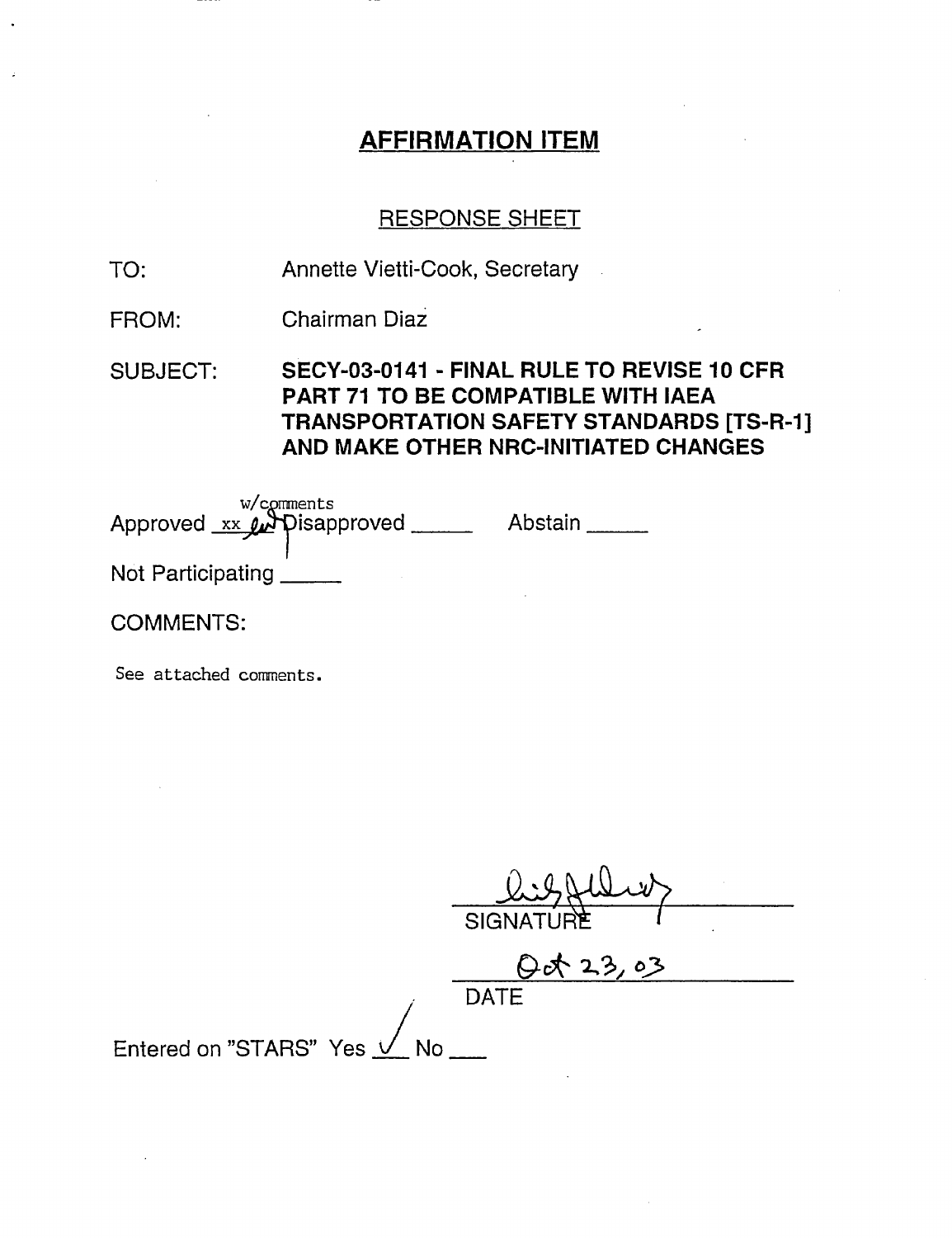### COMMENTS OF CHAIRMAN DIAZ ON SECY-03-0141

I approve publication of the final amendments for 10 CFR Part 71. I commend staff for completion of a difficult task that included identification of needed changes in NRC's transportation regulations, as well as evaluation of IAEA's Transportation Safety Standards (TS-R-1), and close coordination with the Department of Transportation to ensure that consistent regulatory standards are maintained between NRC's Part 71 and DOT's Hazardous Materials Regulations.

Prior to publication, the Federal Register Notice should be revised to incorporate the following changes, most of which are important to clear communication with the public and stakeholders:

- 1. The responses under "Adequacy of NRC Regulations and Rulemaking Process" need to be revised to more carefully distinguish between the meaning and significance of **"biological** effects" and **uhealth** effects."
- 2. The FRN should not include statements that are not evidence-based, i.e., can not be supported by data, peer reviewed journals, etc., e.g., on page 26 the statement "Recently, concern has been expressed that long-term exposure to low levels of radiation may be more dangerous than short-term exposures to high levels" should be deleted based on the following statement that ""However, there is no epidemiology data, published in peer reviewed journals, to support this concern."
- 3. References for significant scientific conclusions that have appeared in peerreviewed scientific journals should be provided, e.g., the statement "No birth defects or genetic disorders among the children born to atomic bomb survivors from Hiroshima and Nagasaki have been observed at low doses of radiation (<25 rad)" on page 26.
- 4. The FRN should be carefully screened for phrases and terms that have no clear meaning, e.g., what is meant by "mildly radioactive materials" on page 24 and "any *undue* increase in exposure" on page 28.
- 5. The FRN should be carefully reviewed to ensure that it contains the most up-todate information, e.g., on page 37 the response to a comment on which countries have already adopted the proposed IAEA guidelines is based on a September 2002 survey.
- 6. The FRN should be reviewed to make sure that it does not leave the reader searching for information, e.g., on page 89 it states that " while some revised  $A_1$ and A<sub>2</sub> values are higher and some are lower, the potential dose following an accident is the same as with the previous  $A_1$  and  $A_2$  values " but the reader is not provided with the dose upon which the values are based.

Staff should keep the Commission informed of future changes to the IAEA's Transportation Safety Standards, while they are still under discussion, in order to provide the Commission an early opportunity to provide staff input on these changes.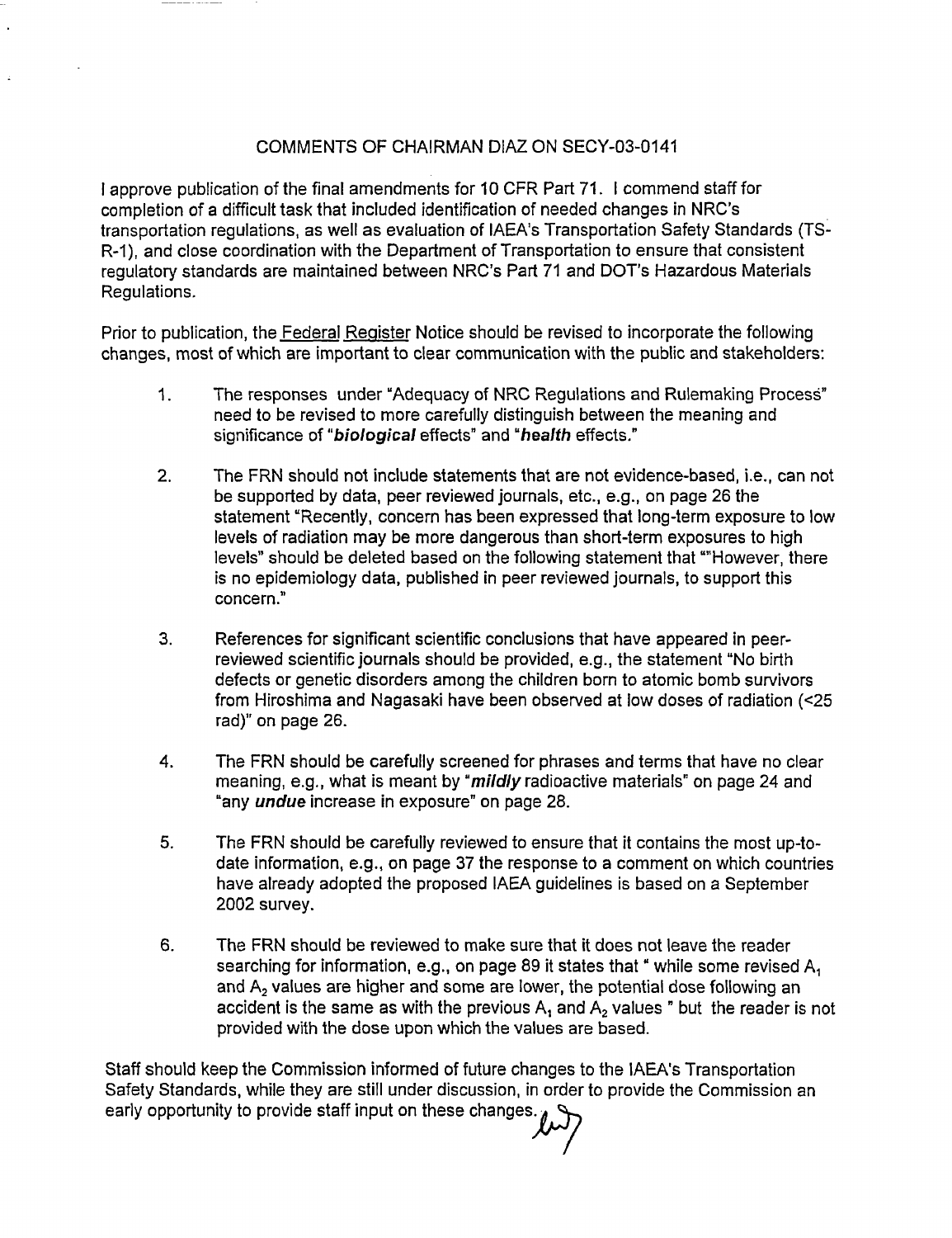# AFFIRMATION ITEM

# RESPONSE SHEET

| TO:               | Annette Vietti-Cook, Secretary                                                                                                                                              |  |  |  |
|-------------------|-----------------------------------------------------------------------------------------------------------------------------------------------------------------------------|--|--|--|
| FROM:             | <b>Commissioner McGaffigan</b>                                                                                                                                              |  |  |  |
| <b>SUBJECT:</b>   | SECY-03-0141 - FINAL RULE TO REVISE 10 CFR<br><b>PART 71 TO BE COMPATIBLE WITH IAEA</b><br>TRANSPORTATION SAFETY STANDARDS [TS-R-1]<br>AND MAKE OTHER NRC-INITIATED CHANGES |  |  |  |
|                   | $w$ /comments                                                                                                                                                               |  |  |  |
|                   | Approved X Disapproved Abstain                                                                                                                                              |  |  |  |
| Not Participating |                                                                                                                                                                             |  |  |  |
| <b>COMMENTS:</b>  |                                                                                                                                                                             |  |  |  |
|                   | See attached comments, and edits.                                                                                                                                           |  |  |  |

<sup>I</sup> *,'ICA* SIGNATURE  $k$ r 31  $2023$ 

DATE

Entered on "STARS" Yes  $\times$  No \_\_

 $\frac{1}{2}$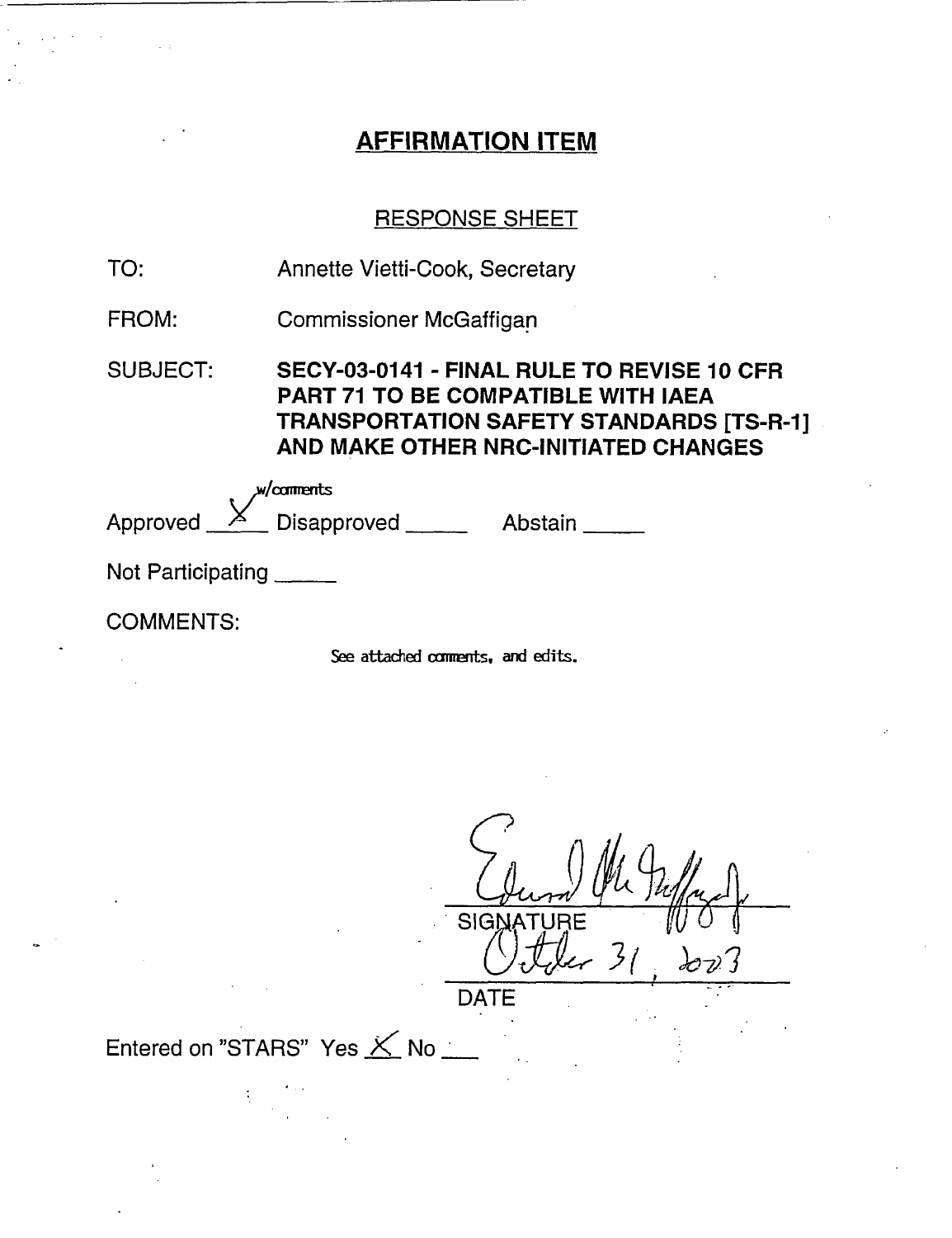#### **Commissioner McGaffigan's Comments on SECY-03-0141**

I approve the publication of the final amendments to 10 CFR Part 71. I agree with Chairman Diaz that the staff should be complimented on completing this rulemaking. I also agree with the Chairmans' edits to the Federal Register Notice and have attached a few edits of my own.

After completing this rulemaking, the staff should continue to focus some attention on Issue 2 - Radionuclide Exemption Values. The paper suggests that the Commission consider an option of extending the 10 times exemption multiple provision to all natural material containing NORM and ore shipments regardless of the intended use following processing. As it stands now this exemption is only for NORM and ores that are not intended to be processed for use of their isotopes. I agree with the staff that implementing this exemption for all NORM regardless of intended use is appropriate. I support the staff moving forward and discussing this option with DOT. I realize that this change can not be included in this rulemaking, but the staff should pursue making this change in the near future.

I also agree with Commissioner Merrifield that the staff should continue to work on Issue 15 - Change Authority. The staff is proposing to withdraw that part of the rulemaking because additional time is needed to resolve some recently identified issues. The Change Authority issue has been through the formal rulemaking process - it was included in the proposed rule and has received public comment. To withdraw it at this point is to waste all the time and effort the staff has put into the issue so far. A better option would be for the staff to continue to work on resolving the recently identified issues and developing a solution can be issued as a final rule. I agree with Commissioner Merrifield, that the staff should present a resolution to this issue to the Commission in 6 months.

I also agree with Commissioner Merrifield that the staff should more clearly communicate in the Federal Register the definition of the term "double containment" so public is not misled into thinking it means two separate approved packages.

Finally, I continue to be concerned that this rulemaking has the potential to impact industries that are currently not regulated by NRC, such as the zircon sand and other mineral extraction industries. In my vote on SECY-01-0035, I strongly encouraged the staff to identify and solicit input from industries that possess, use, or transport materials currently exempt from regulatory control to ensure that the potential impacts from this rulemaking are clearly identified and considered in any future regulatory decisions. I see from the summary of comments that the staff did received comments from some of these industries including the zircon sand industry. I also understand that the staff adopted the 10 times exemption multiple value for NORM and other ores that are not part of the fuel cycle to help alleviate this issue. However, I still believe that these rule changes could have a substantial impact on these industries and I continue to encourage that staff to work with them during the implementation of this rule.

TUP J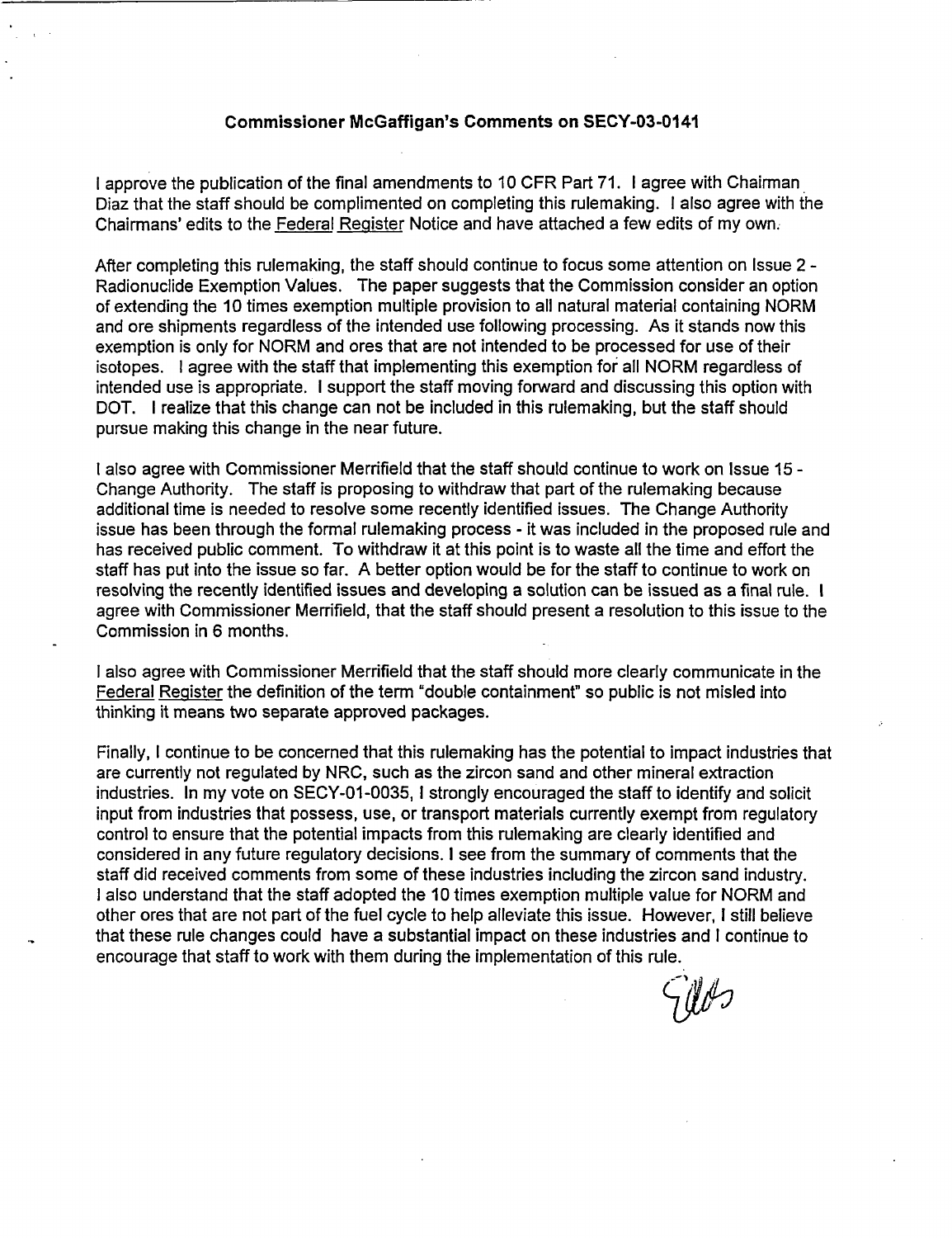**Comment.** One commenter stated that all radioactive shipments should be regulated and labeled so that transportation workers and emergency responders are aware of the risk.

**Response.** The comments are acknowledged. DOT regulations include requirements for labels, markings, and placarding packages and conveyances of radioactive materials, and training of Hazmat workers. Existing and proposed regulations for the transportation of radioactive materials consider the potential risk to workers and emergency responders of exposure to these materials. The NRC believes the thresholds for regulation of the transportation of radioactive materials are suitably protective of workers and emergency responders.

**Comment.** One commenter pointed out that due to the increase in the number of nuclear shipments, the NRC and DOT must strengthen their standards to protect the millions of people, thousands of schools, and hundreds of hospitals residing directly along transportation routes.

**Response.** The NRC routinely reevaluates the effectiveness of its regulations to ensure that itis meeting its mission to protect the public health and safety. In regulating safe and secure transport of spent nuclear fuel, the NRC has conducted risk studies to consider the fact that a large number of shipments might be made to a future geological repository using current generation cask designs. These studies have confirmed that the current NRC regulations support safe-shipments, in large numbers to a centrally located storage facility.

**Comment.** On behalf of the nuclear industry, one commenter said that harmonization is logical in terms of cost and safety. Harmonized rules and uniform standards and criteria allow members of the nuclear industry to know how safe a package is, regardless of where it comes from. Because many other nations have already adopted many of these proposed rules, U.S.

**I**, *j*<sub>O</sub><sup>25</sup> **j**<sub>O</sub><sup>2</sup> **j**<sub>O</sub><sup>2</sup> *j***<sub>O</sub><sup>2</sup> <b>***j*<sub>O</sub><sup>2</sup> *j*<sub>O</sub><sup>2</sup>  $H^e$ ,  $\int e^{t} \mu e^{t}$ ,  $e^{\frac{t}{2}}$ ,  $\int e^{t}$ ,  $f^e$ ,  $f^{\mu e}$ ,  $f^{\mu e}$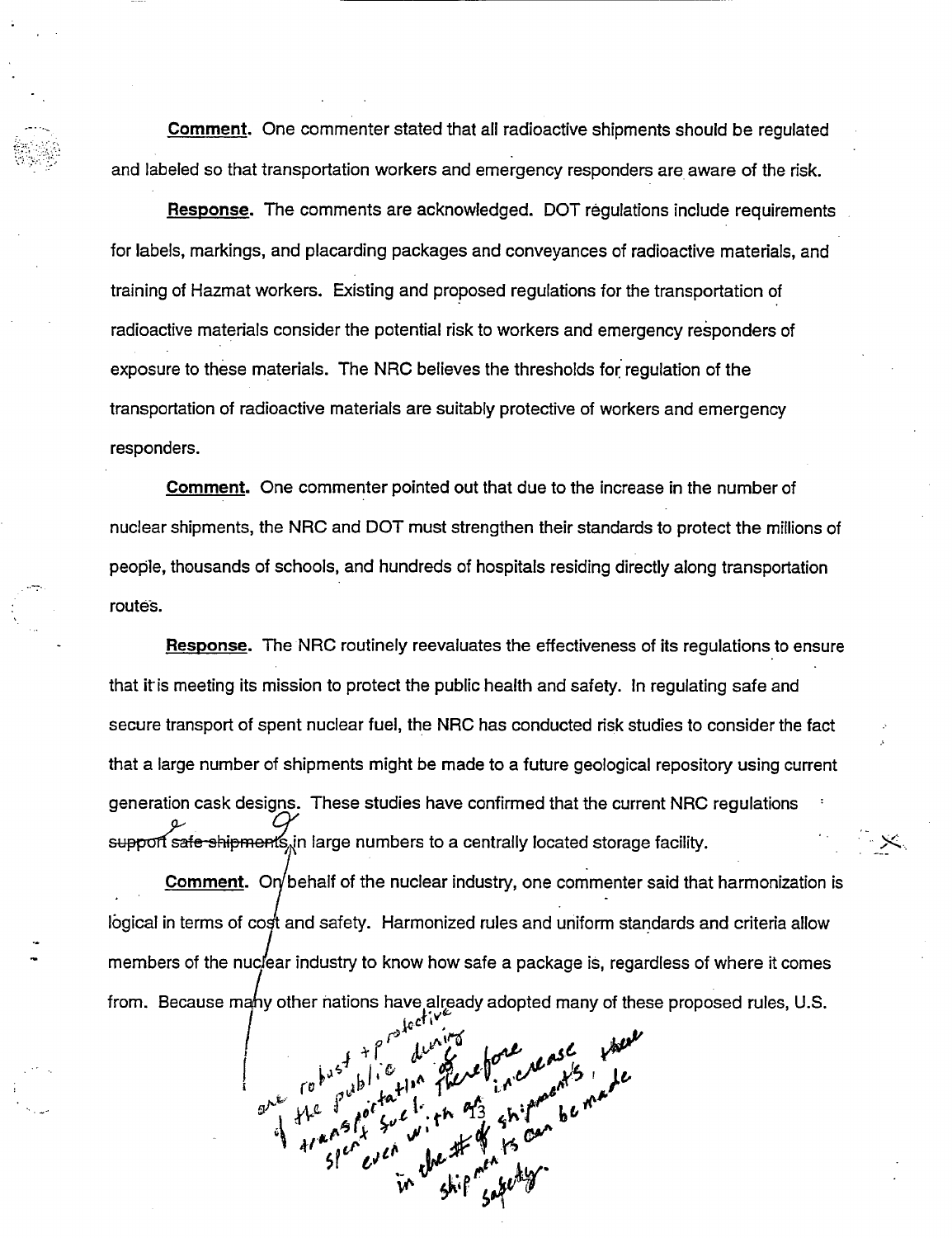minimum because regulatory differences can lead to confusion and errors and result in unsafe conditions or events. U.S. failure to comply with international safety regulations could easily result in disruption of U.S. participation in international radioactive material commerce, with no commensurate justifiable safety benefit, because other IAEA Member States are under no obligation to accept shipments that do not comply with international regulations.

**Comment.** One commenter wanted to know how the IAEA drafted its regulations and statistics. The commenter questioned who the IAEA is and why NRC should accept its statistics. The commenter also asked how much input the American public has had on these regulations and noted that Congress and the public have previously rejected IAEA regulations.

**Response.** The comments concerning the IAEA standards development process and U.S. citizen input to that process are both beyond the scope of this rulemaking. However, as noted in the public meetings held to obtain comments on the proposed rule, DOT is mandated by law to help formulate international transportation standards, and to ensure that domestic regulations are consistent with international standards to the degree deemed appropriate. The law permits DOT the flexibility to accept or reject certain of the international standards. The NRC/DOT evaluation of the IAEA standards has resulted in the two parallel sets of final rule changes. Rejection of an IAEA standard could be based on technical criteria as well as on public comment on proposed rules. The IAEA has Member States that develop standards as a collegial body, and the U.S. is one of those Member States.

**Comment.** Several commenters urged NRC to improve its scientific understanding and basis for the proposed rulemaking. Two commenters suggested that NRC complete the comprehensive assessments of TS-R-1 and future IAEA standards, the Package Performance Study (PPS), and real cask tests before proceeding with this rulemaking. A commenter stressed that ICRP does not represent the full range of scientific opinion on radiation and health

 $\int_{\mathcal{Y} \cup \mathcal{V}} \mathcal{S}^{c} e^{j\ell}$  16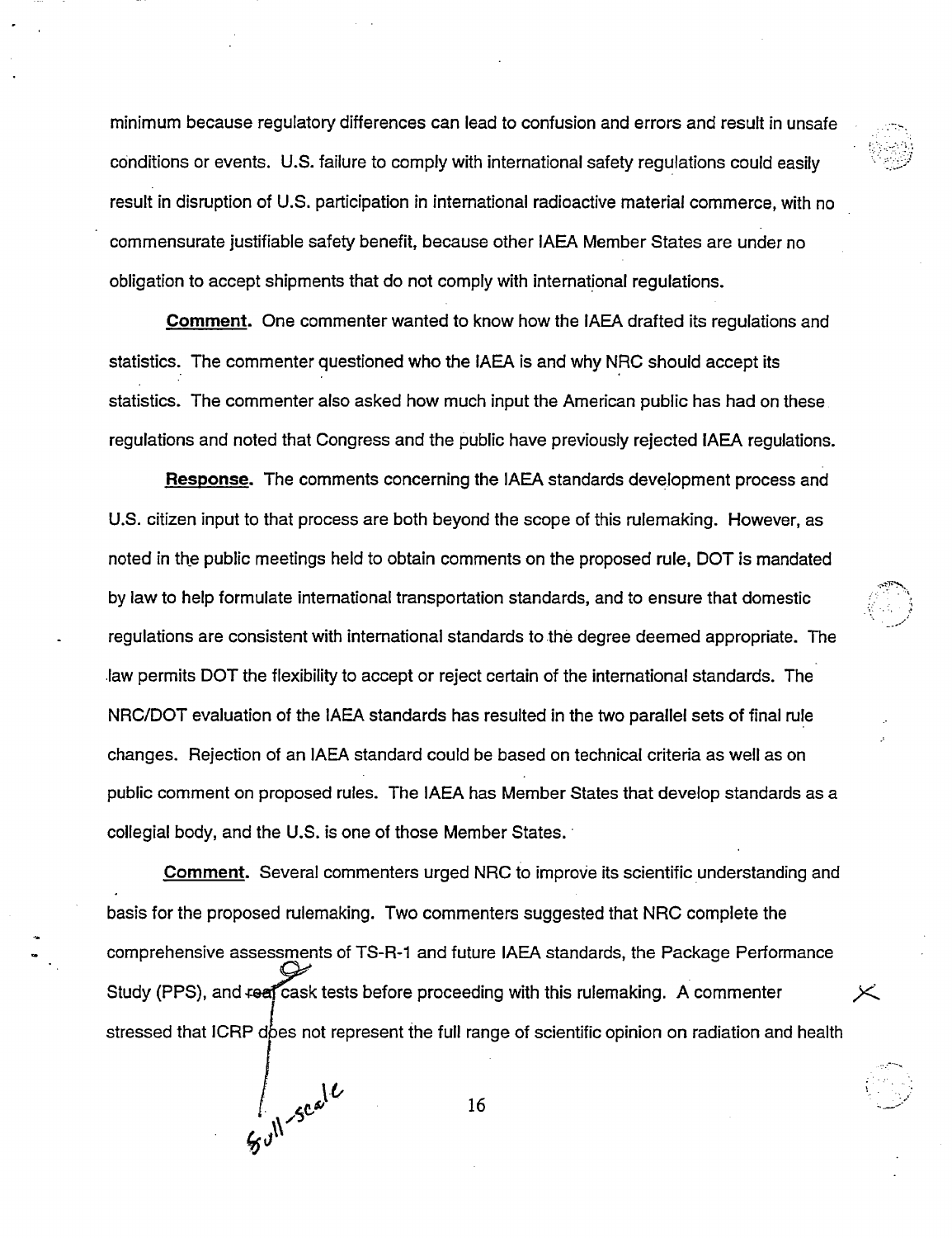and ignores concepts such as the bystander effect and synergism of radiation with other environmental contaminants. This commenter also stated that the exposure models used to justify certain exposure scenarios are inadequate.

**Response.** The NRC acknowledges these comments and notes that NRC participates or monitors the work of major, national and international, scientific organizations in the fields of health physics and radiation protection. As such, NRC has access to the latest scientific advances. Moreover, the NRC has completed an assessment of TS-R-1 as part of the development of this rule. The PPS is a research project independent of this rulemaking. Also, see the following comment regarding the ICRP.

**Comment.** Several commenters stated that the IAEA rulemaking process is not democratic, and their documents are not publicly available and were developed without public knowledge or input. One commenter suggested that the public should have had an opportunity to "comment on or otherwise participate in the earlier formation of the IAEA rules." Another commenter proposed that the NRC act as an intermediary between public opinion and IAEA by improving communications with the public and regulated bodies, providing advanced notice of rulemakings, and receiving comments on proposed rules.

**Response.** The NRC acknowledges the comments about the IAEA rulemaking process, the ICRP representation of scientific opinion, and the observation on NRC's role as intermediary between the American public and the IAEA, but each of these comments brings up issues that are beyond the scope of the proposed rulemaking. Therefore, no NRC action is  $\mathbb{R}^2$ recessary. The NRC notes that the IAEA has begun to discuss ways to foster public participation in its standards development process.

**Comment.** Several commenters stated that IAEA and ICRP regulations should not dictate domestic U.S.-based regulations. Two commenters stated that IAEA does not  $\mu_{\text{up}}$ <br>17

17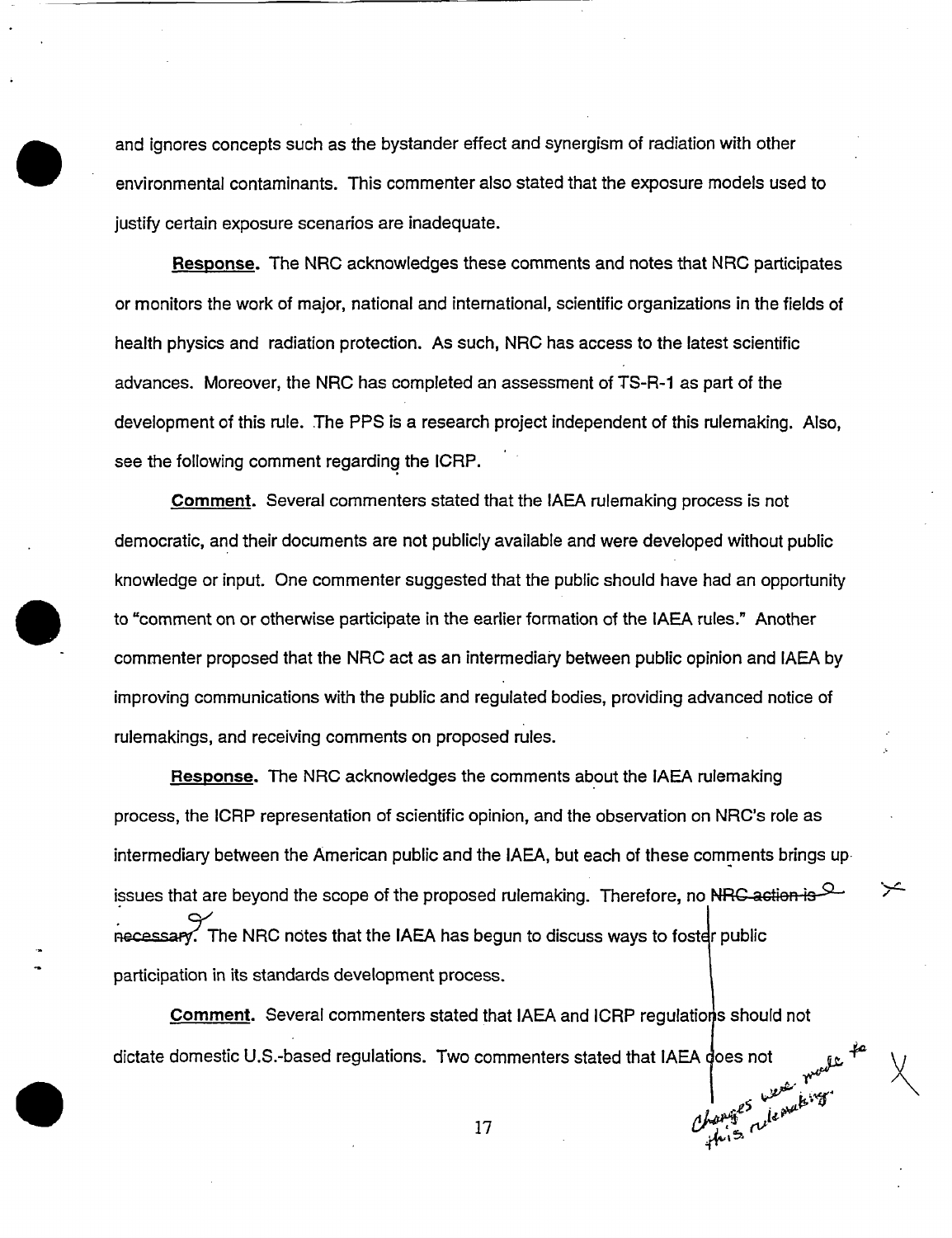shipments; the average number of packages per shipment; and the detailed information on curie counts by shipment categories. One commenter believes that the EA should include transportation scenarios, updated data rather than 1982 data, and a quantitative analysis along with a qualitative analysis.

The NRC was criticized for a portion of the EA (page 43), which first identifies information necessary to make a risk-informed decision on the proposed regulation and then discusses the lack of information in the EA. The commenters noted a discrepancy in NRC's efforts, particularly the number of NRC staff and resources devoted to this rulemaking for the past 2 years versus the lack of resources devoted to updating the 1982 data. They stated that the costs associated with the Type C package changes were not included in the EA and that process irradiators are shipping sources equaling about 50 million curies, much greater than the curie count listed in the proposed rulemaking.

**Response.** The draft EA and RA were developed based on the best information available to the NRC at the time. As part of the rulemaking process, NRC solicited additional information on the costs and benefits of the proposed positions. The information that was made available has been considered in NRC's final decision. The majority of the proposed changes are such that the specific dose information and calculations are not required to determine the appropriateness of adopting or not adopting the change being considered.

*At*

**Comment.** One commenter expressed concerns about NRC's findings of "no significant" impact" on radionuclide-specific activity values for a number of issues. The commenter requested that more detailed information be provided 'on how many and which radionuclide levels will rise or fall" as a result of proposed changes. The commenter also asked the NRC to define its use of 'significantly" and to explain how it determined the level of "risk."

21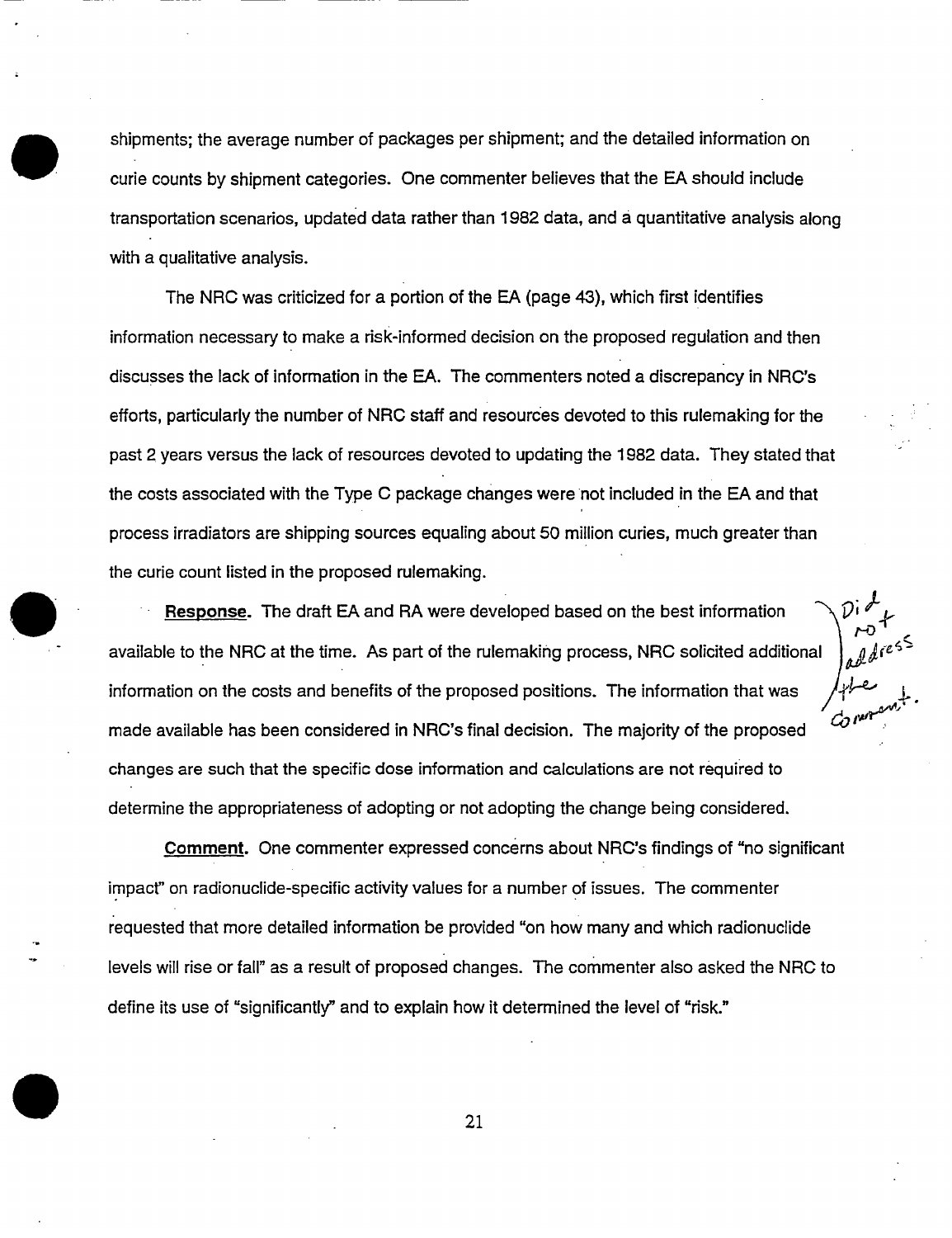**Comment.** Several commenters were concerned that the proposed regulations may increase vulnerability to terrorist threats using radioactive materials. A commenter believes that labeling radioactive materials could aid terrorists by identifying the packages as radioactive, while another commenter stated that shipments with or without labels provided potential terrorists with the materials for a dirty bomb. Another commenter requested that NRC put protective measures into place at ports and to guard all nuclear shipments with U.S. military forces. One commenter stated that nuclear shipments should be transported at off-peak hours while all side roads, tunnels, bridges, overpasses, railroad crossings, access to exit ramps, etc., should be secured before the transport vehicle arrives, and that NRC should create a "vehiclefree" buffer zone ahead and behind the shipment. This same commenter advocated FBI background checks on all transporters, drivers, and crew workers involved with nuclear transport. -Two commenters asserted that all new rules should be mindful to the threat of terrorism, which would be superior to considering terrorism in separate rules.

**Response.** The NRC acknowledges these comments and notes that NRC has taken immediate regulatory actions to address the potential for terrorist activities; these include issuing orders and advisories to its spent fuel licensees prior to initiating rulemaking which takes a longer time, and initiating shipment vulnerability studies. Also, the NRC will make the necessary rule changes.<br>
Showld are  $\frac{d}{dx} \int_{\mathcal{D}f} \frac{d}{dx} \int_{\mathcal{D}f} \frac{d}{dx} \int_{\mathcal{D}f} \frac{d}{dx} \int_{\mathcal{D}f} \frac{d}{dx} \int_{\mathcal{D}f} \frac{d}{dx} \int_{\mathcal{D}f} \frac{d}{dx} \int_{\mathcal{D}f} \frac{d}{dx} \int_{\mathcal{D}f} \frac{d}{dx} \int_{\mathcal{D}f} \frac{d}{dx} \int_{\mathcal{D}f} \frac{d$ 

#### **Adequacy of NRC Requlations and Rulemaking Process.**

Comment. Three commenters believe that the NRC should better account for low-level radiation. One commenter stated that NRC should use the latest medical knowledge from independent sources (i.e., not IAEA or ICRP data) regarding the medical effects of radiation. Another commenter stated that low-level radiation could cause cell death, cancer, genetic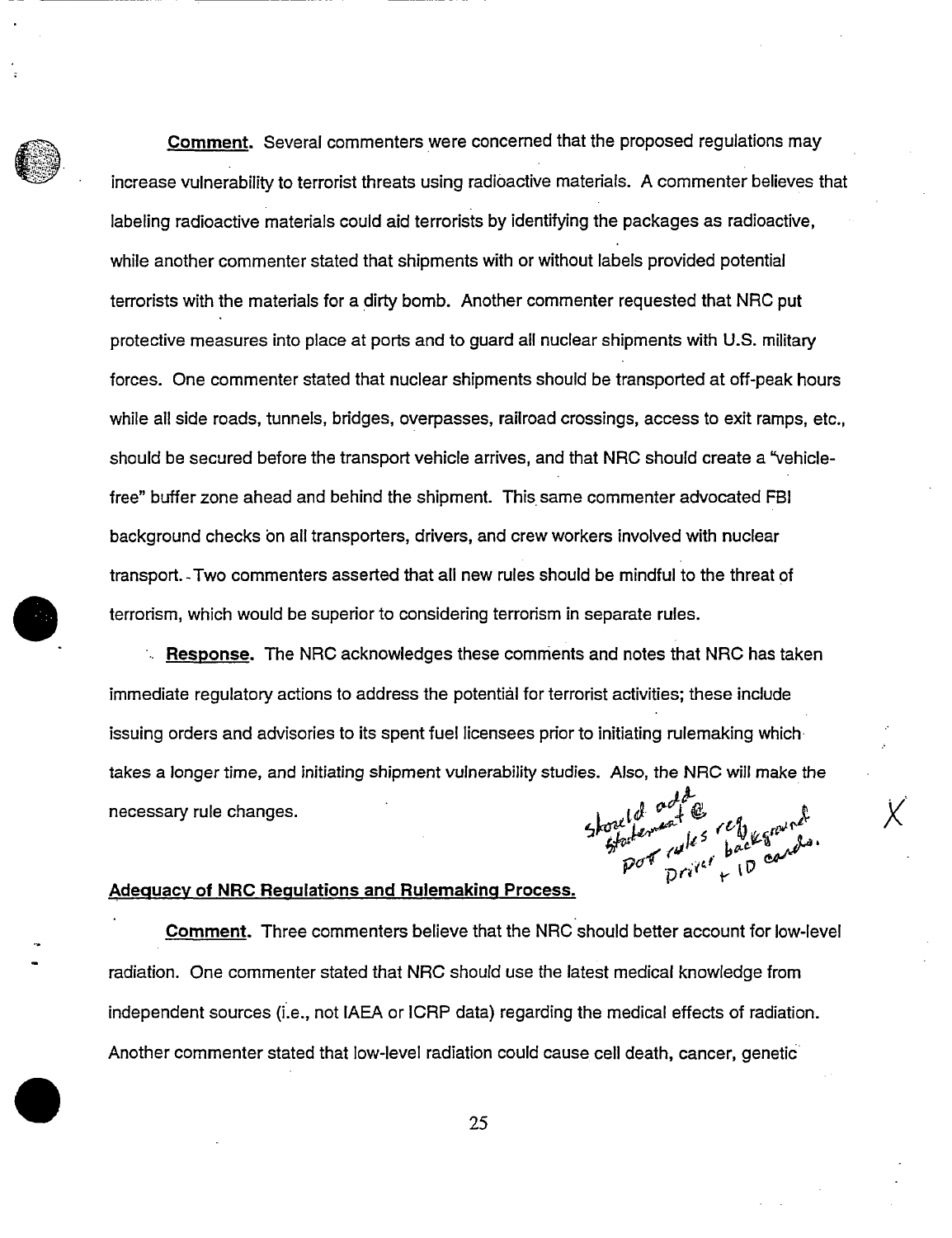radiation exposure in the U.S. from natural sources is 3.0 mSv (300 mrem) per year. Although radiation may cause cancers at high doses and high dose rates, there is no current data that unequivocally establishes the occurrence of cancer following exposure to low doses and dose rates - below about 100 mSv (10,000 mrem). People living in areas having high levels of background radiation - above 10 mSv (1,000 mrem) per year, such as Denver, Colorado, have shown no adverse biological effects.

The NRC actively and continually monitors research programs and reports concerning the health effects of ionizing radiation exposure. NRC staff monitors the Low Dose and Low Dose Rate Research Program sponsored by the Department of Energy (DOE). The research project is designed to better understand the biological responses of molecules, cells, tissues, organs, and organisms to low doses of radiation. NRC also is co-funding a review of the Biological Effects of Ionizing Radiation (BEIR) by the National Research Council. The BEIR committee will also review and evaluate molecular, cellular, and animal exposure data and human epidemiologic studies to evaluate the health risks related to exposure to low-level ionizing radiation. Both groups provide a comprehensive evaluation of the health risks associated with radiation exposure.

Finally, existing regulatory guidance suggests that protection of individuals (humans) is also protective of the environment. IAEA Technical Report Series No. 332 (Effects of Ionizing Radiation on Plants and Animals at Levels Implied by Current Radiation Protection Standards) suggests that, in most cases, the environment is being protected by protecting humans. Other empirical evidence suggests that the current system of radiological protection does not harm

the environment, even in areas of gross contamination surrounding accident sites such as

27

 $\frac{1}{2}$ 

**Chemoby** 

There is<br>"harm" - what<br>"harm" - what<br>measurement stasts using 3<br>is the stasts using 3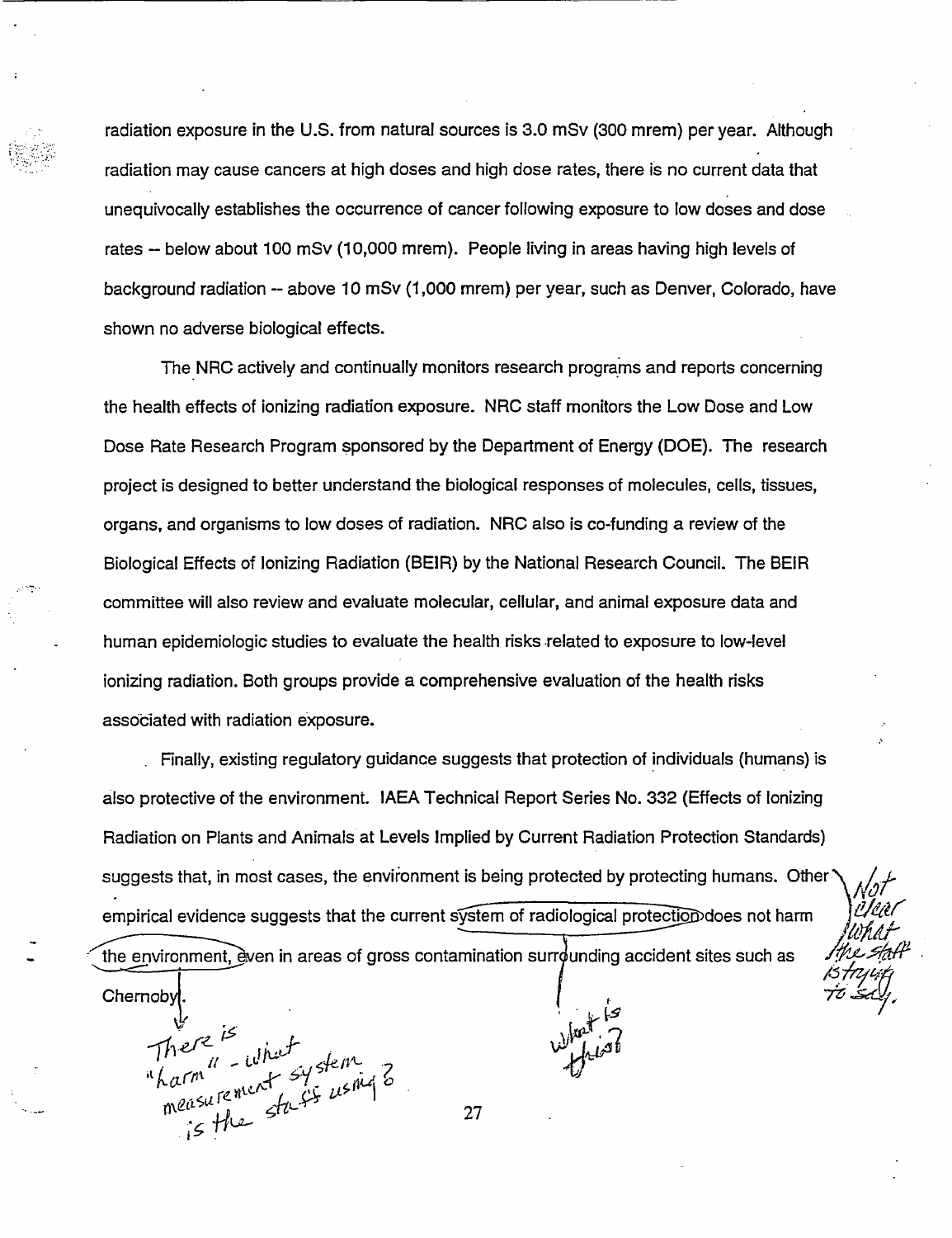Although many occupational and public areas occupied by individuals may contain materials that result in both radiation and chemical exposure, the NRC has no regulatory authority over any of the materials present including chemicals other than source, byproduct, or special nuclear material, to include chemicals. In many situations, exposures to chemicals and non-NRC regulated materials are under the purview of the U.S. Environmental Protection Agency (EPA).

**Comment.** Seven commenters opposed the proposed rule because of increased exposure, danger to public health, and increased public health risk.

**Response.** The NRC disagrees that the proposed rulemaking will result in any undue increase in exposure, endangerment to public health, or increase in health risk. See earlier comment responses for further details.

**Comment.** One commenter stated that U.S. agencies have not adequately represented public opinion regarding transportation safety. The commenter was concerned that the number of irradiated fuel and plutonium shipments in the nation will increase as the proposed regulations weaken container safety standards.

**Response.** The DOT and NRC represent the United States before the IAEA, DOT as the U.S. Competent Authority supported by the NRC. Both agencies have information and are aware of public opinion regarding transportation safety in the United States. The NRC disagrees with the comment that U.S. agencies have not adequately represented public opinion. Additionally, NRC prepares its rules in compliance with Administrative Procedure Act (APA) requirements. The APA requires that public comments be requested, considered, and addressed before a final rule is adopted unless there are exigent reasons to bypass the public comment process.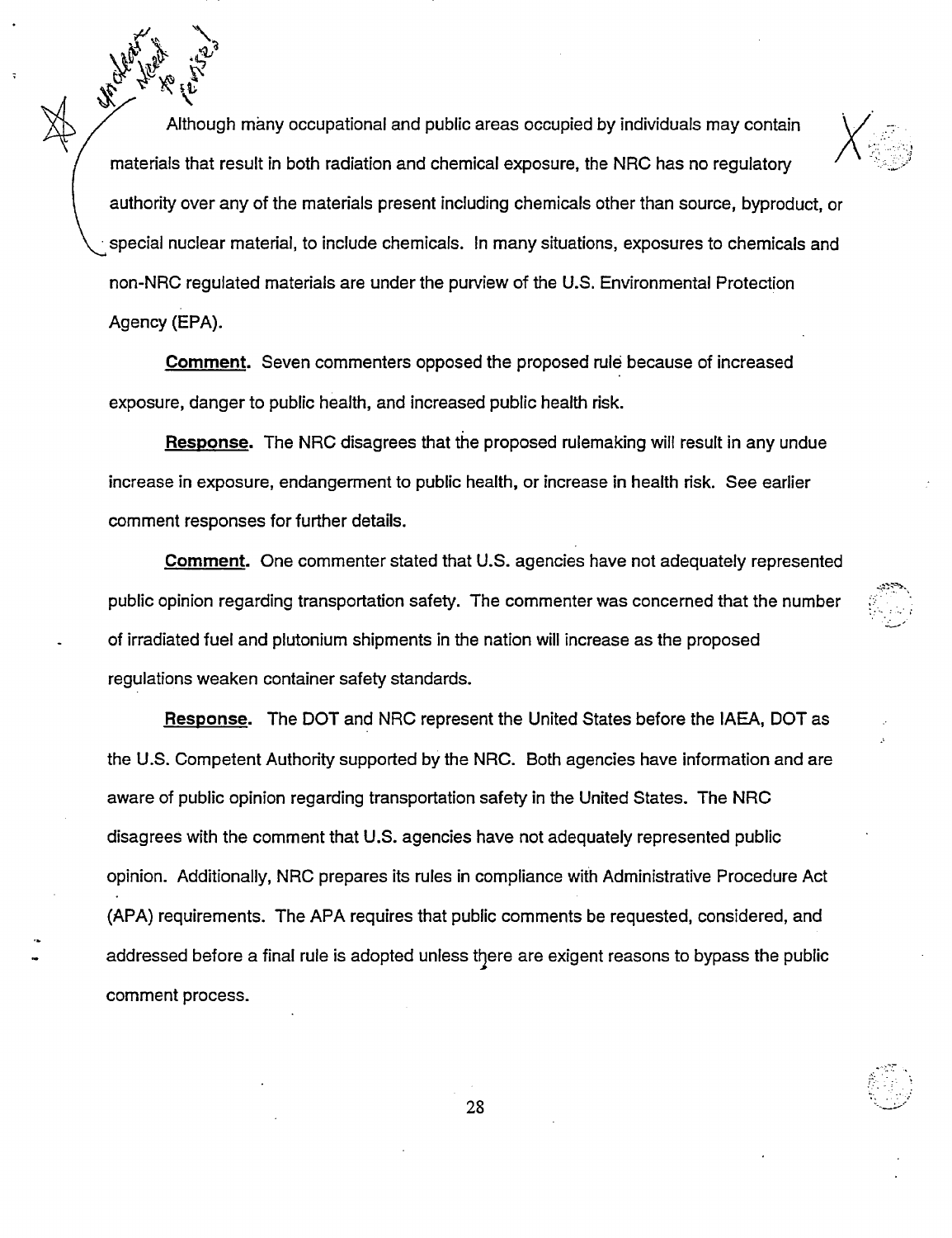# AFFIRMATION ITEM

## RESPONSE SHEET

TO: Annette Vietti-Cook, Secretary

FROM: Commissioner Merrifield

SUBJECT: SECY-03-0141 - FINAL RULE TO REVISE 10 CFR PART 71 TO BE COMPATIBLE WITH IAEA TRANSPORTATION SAFETY STANDARDS [TS-R-1] AND MAKE OTHER NRC-INITIATED CHANGES

Approved <u>Zoon Disapproved Andrew</u> Abstain

Not Participating

COMMENTS:

 $5.75$ 

See attached comments.

SIG DATE  $\overline{z}$ 

Entered on "STARS" Yes  $\angle$  No  $\equiv$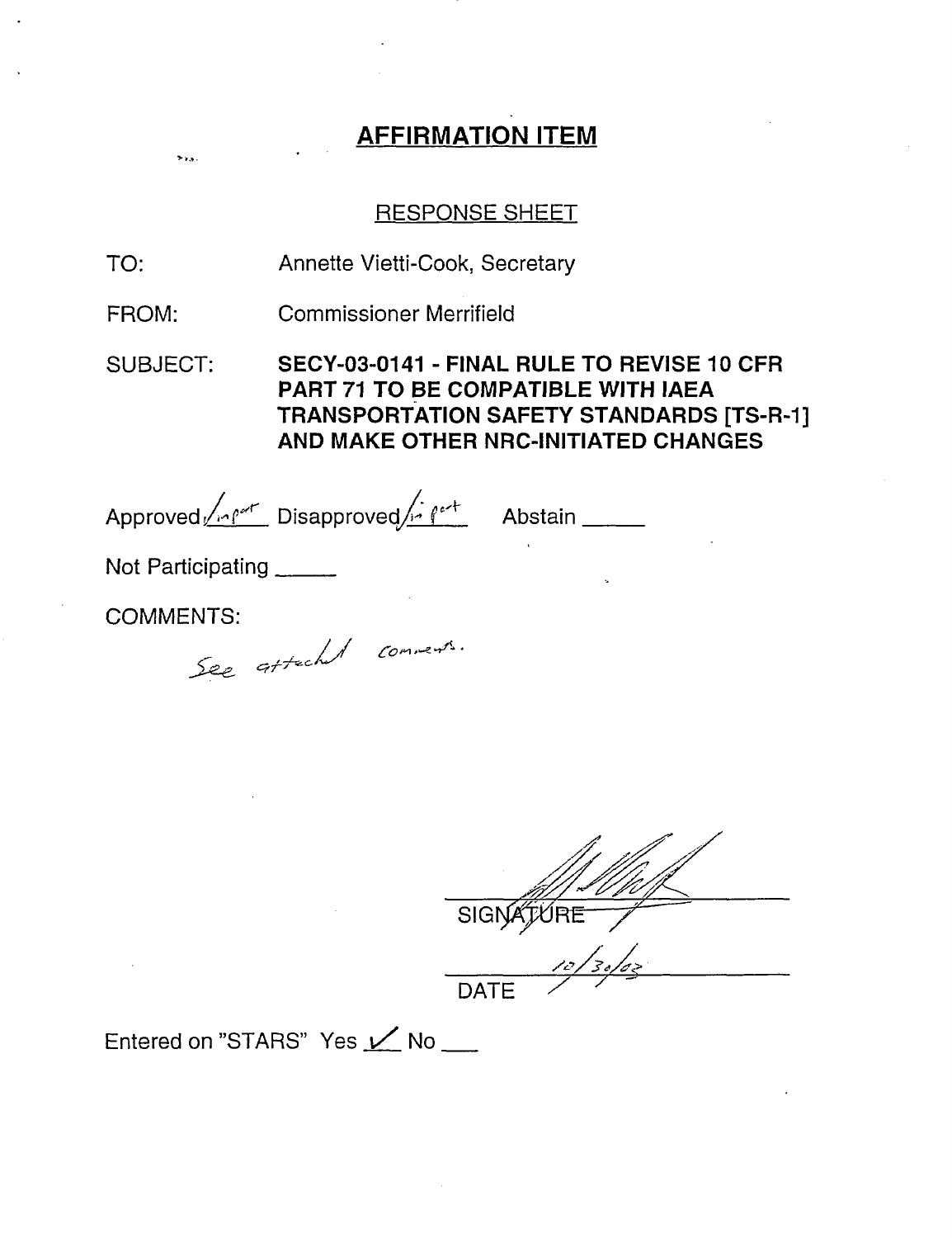#### Comments from Commissioner Merrifield on SECY-03-0141:

I approve, as revised in the following comments, the staff recommendations in SECY-03-0141 concerning a final rule on transportation requirements. This was a complex, controversial rulemaking effort and I want to commend the staff for their efforts. Areas requiring revision and/or further effort by the staff are as follows:

#### 1. Issue 2 - Radionuclide Exemption Values

This rulemaking creates an inconsistency that should be corrected concerning the shipment of natural ores. The rulemaking allows transportation exemptions of up to ten times the exempt values in the rule for shipments of ore or NORM intended for mineral production or disposal. However, it would not exempt shipments of ore or NORM intended for isotope processing that is part of the nuclear fuel cycle. There is insufficient time to resolve this singular issue and maintain the current schedule with DOT for processing the entire rulemaking package. However, in a separate action, I believe the staff should pursue removing this apparent double standard with DOT and allow a similar exemption for material with equivalent risk. In order to be consistent with our overall risk-informed approach to regulations, staff should advocate change proposals in future revisions of the IAEA transportation regulations that would treat materials consistently regardless of their intended use.

#### 2. Issue 8 - Grandfathering

I recognize that for international shipments the use of transportation packages approved under the 1967 design criteria will no longer be allowed. However, the staff has not made a safety case for why the 1967 design criteria is inadequate for domestic shipping. The principal staff argument appears to be that for policy reasons our domestic shipping requirements should be compatible to international requirements in this area. There is no requirement for a backfit analysis to justify changing requirements in this area. The reality is that although the staff is aware of the number of approved 1967 designs that exist, the staff has very little knowledge of the actual number of transportation containers of each design. Therefore the staff has an insufficient understanding of the potential financial impact on individual businesses of phasing out the 1967 designs. From the information provided to me by the staff, one or more licensees that meet the Small Business Administration (SBA) definition of small businesses may be adversely and disproportionally affected by this change. Therefore, with very little understanding of the actual consequences of this change on these disproportionally affected small businesses, the staff is nonetheless suggesting a change in our requirements, despite sparse safety justification. Such an action is clearly inconsistent with the NRC Principles of Good Regulation.

The staff should reevaluate the impact of this proposal on small businesses, engage with DOT again on the justification for phasing out the 1967 designs for domestic use, and then come back to the Commission with another recommendation. I recognize that this may cause a delay in issuing the total rulemaking package. As an alternative, staff could negotiate with DOT that the final rule would state that the 1967 designs are adequate for domestic shipping and both rulemakings (DOT's and NRC's) could proceed on schedule.